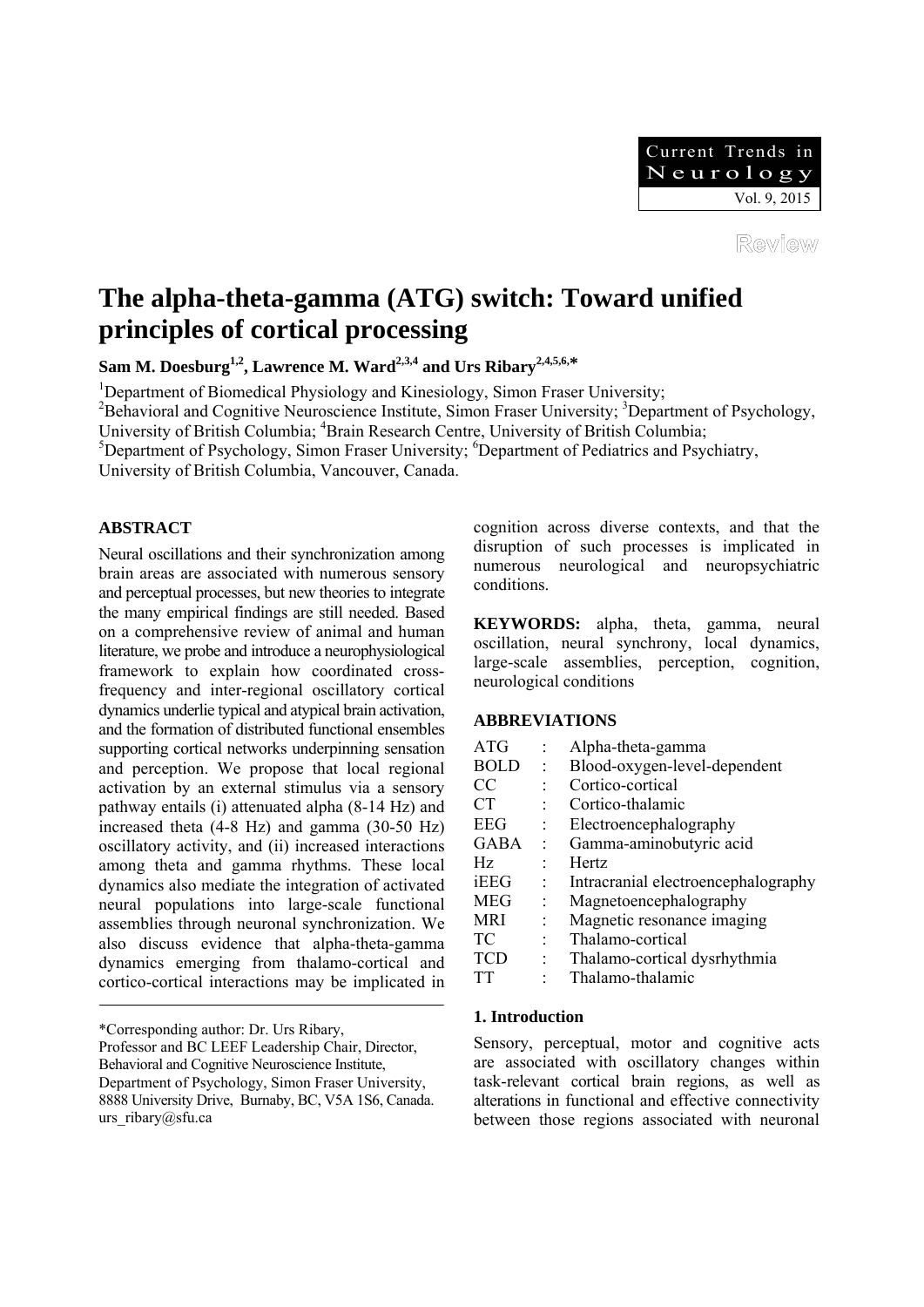synchronization [1-4]. It is increasingly appreciated that the selective activation of a specific constellation of distributed neural populations, and their transient integration, are closely associated with action, perception, and thought [2, 5, 6]. Recording methodologies with sufficient temporal resolution to measure fast  $(>1$  Hz) neural oscillations, such as electroencephalography (EEG), intracranial electroencephalography (iEEG) and magnetoencephalography (MEG), have shown that brain dynamics within and between regions often differ markedly across frequencies, and that brain rhythms often interact across widely separated frequency ranges [7-15]. It has further been reported that cross-frequency interactions may play an important role in local processing within the thalamus and neocortex, as well as information transfer between them [16]. Strong commonalities in rhythmic network properties have been observed across recording techniques and task demands, but strong neuroscientific theories to situate such observations within a unified framework that has direct relevance to the explanation of neuropathologies

# **2. Inter-regional oscillatory and coordinated cross-frequency dynamics: the emergence of the ATG switch**

remain scarce.

Based on the current literature, we propose that a unified set of oscillatory mechanisms underpins the activation of cortical regions and their integration into distributed functional ensembles. Specifically, we postulate that when a functionally distinct brain region is recruited during sensory/perceptual processing, and possibly also during motor or cognitive processing, local rhythms in that brain area transition from a predominantly resting/inhibited alpha-band (8-14 Hz) oscillatory state toward increasing theta-band (4-8 Hz) and low gamma-band (30-50 Hz) activity, accompanied by enhanced cross-frequency coupling between theta and gamma oscillations. These local oscillatory dynamics are enmeshed with mechanisms mediating their integration into functional networks via enhanced synchronization among task-activated regions. Such mediation depends on interactions between lowerand higher-frequency cortical rhythms [17], in which theta-gamma mechanisms play a role in sculpting communication (information and control) among distributed, coactive constellations of neurons forming transiently-organized, functional brain networks [6, 10]. We refer to this transition of functional network properties as the 'alpha-thetagamma switch', or ATG switch. We contend that this brief dynamic switch, spanning a time period of a few hundred milliseconds and observable in the animal/human literature, represents a fundamental mechanism for active cortical processing and further can explain some aspects of alterations in brain activity as a result of neuropathology.

## **2.1. Local alpha oscillations and inhibition**

Local alpha oscillations are classically thought to reflect cortical inhibition [18] and/or idling [19], as local alpha power reductions have been observed following stimulus presentation in various sensory modalities [18]. Such reductions have also been observed in intermodal attention [20], visuospatial attention [21], and attention to 'color' vs. 'motion' [22]. Local desynchronization of alpha rhythms over primary cortex is also associated with active motor control [23] and perceptual processing [24]. Importantly, modulations of alpha power within sensorimotor cortex predict performance, spike timing, and firing rate [25]. Further, induced hypersynchronous ongoing frontal activity in the alpha range during sedation is closely associated with, or even responsible for the loss of conscious perception [26].

It has also been reported however, that increases in synchronization of alpha oscillations between distant cortical regions may be related to the establishment of long-range networks further relating to working memory retention [13, 27] and maintenance of attention at a spatial location [11]. Since resting alpha rhythms are well known to arise mainly from occipital areas, such synchronization may reflect an expansion of alpha oscillations into cognitive areas with subsequent distributed local desynchronization relating to local cortical cognitive activations [28]. Such results and others indicate that alpha oscillations primarily reflect fundamental mechanisms of cortical idling and inhibition that function to direct information flow within brain networks across diverse contexts [28, 29].

## **2.2. Local gamma and theta oscillations and cortical activation**

Local increases in gamma-band activity have been linked to active processing within cortex across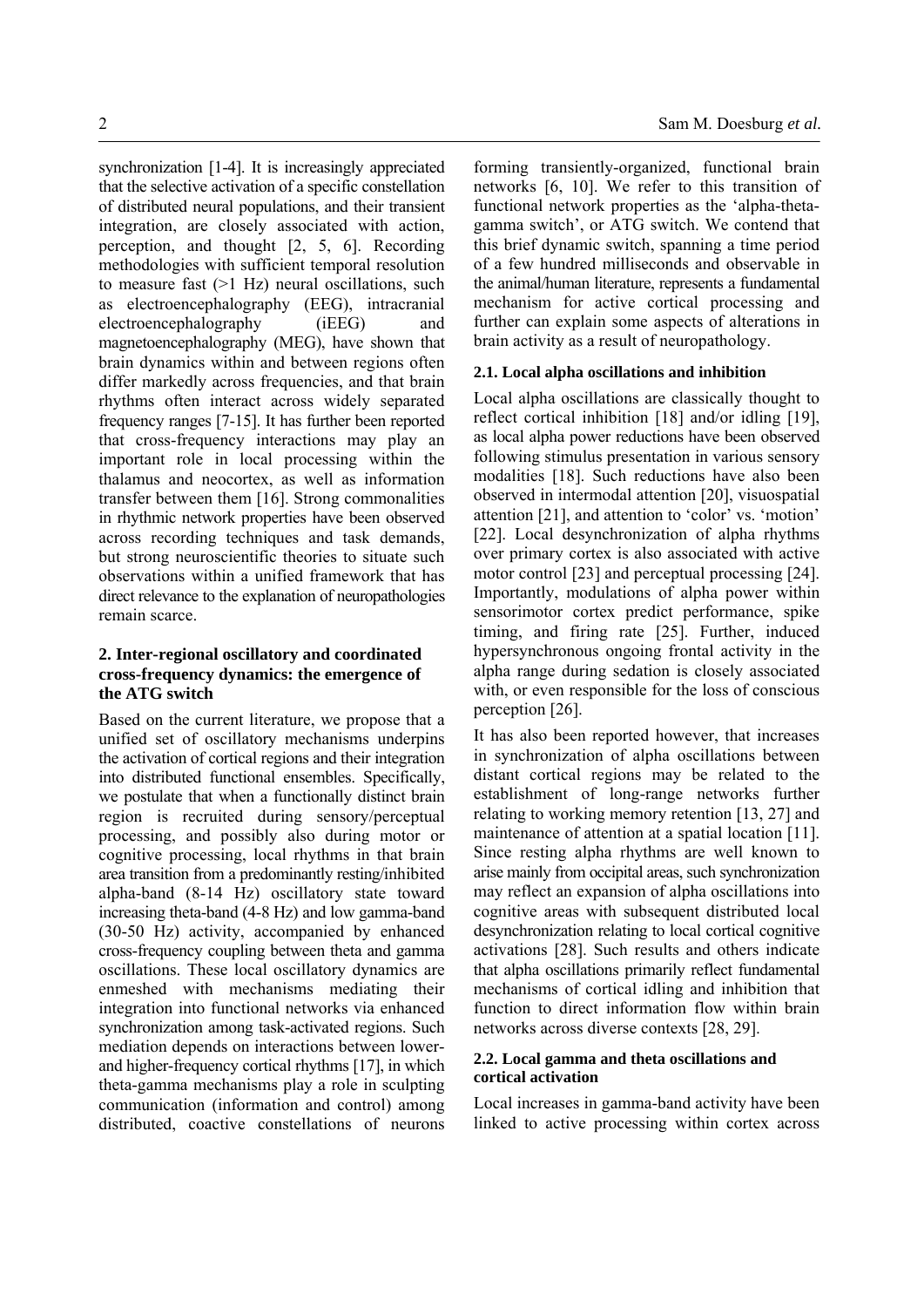numerous contexts, consistent with the view that they play a critical role in attention and memory [30], as well as a more general role in all cortical sensory and cognitive processing [5, 31]. Sensory stimulation produces gamma activation [32, 33], as does perception [34], object recognition and representation [35], and short-term memory retention [36]. Processes that have been reported to reduce local alpha activity are also associated with increased local gamma activation [37, 38]. Local increases in gamma power likely arise through synchronization of local field potentials across proximal cortical columns [39] integrated into a task- and/or perceptdependent functional ensemble [6, 40]. As alphadesynchronization occurs across large areas of cortex relative to the more spatially complex coincident increases in gamma power [41], transitions of local population dynamics from alpha toward a gamma oscillatory state may mediate segregation of neural populations into functional assemblies into which elements relevant for required cortical computations are selectively integrated.

Local theta rhythms have been related to taskdependent processing in both hippocampus and neocortex [42]. The relationship between cortical theta oscillations and active processing is perhaps best documented in working memory paradigms [43]. Local theta activity has also been implicated in other cognitive processes including selective attention [44], navigation [45], and long-term memory processes [46]. Given that alpha oscillations are locally suppressed in many of these same contexts, it is likely that task-dependent activation within a cortical region involves a shift in the dominant frequency of rhythmicity from the alpha band to the theta band.

# **2.3. The ATG switch: A mechanism of cortical activation**

If the cortex is a finely-tuned dynamic network in which interactions among oscillatory rhythms sculpt the flow of information and control, then the above literature (and others not cited here) is consistent with a general framework supporting information processing in the brain: activation of a local neural population involves a shift away from the dominant alpha rhythm toward both lower frequency (theta) and higher frequency (gamma) oscillations (Figures 1A, 1B, 1C) [47-49]. Whereas alpha band idling can be associated with a noncoding global attractor [50]; converging evidence indicates that theta and gamma oscillations participate in a unified local dynamic supporting cortical information processing. Human iEEG reveals that the amplitude of some cortical gamma rhythms is locked to the phase of theta oscillations, and that this coupling is reinforced in task-relevant brain areas during cognitive and perceptual processing [51]. Theta-gamma coupling has also been reported in a variety of perceptual and cognitive processes based on noninvasive recordings [9, 10, 14, 52] (Figure 1E). This theta-gamma relationship is not unique to cortex, but also plays a vital role in hippocampal function [53]. It may be the basis for a 'neural code' by which the brain represents ordered sequences of items in memory [54]. Such findings have led to the hypothesis that cross-frequency coupling plays a critical role in cortical processing in health and disease [7, 55, 56, 57]. These findings, together with evidence presented earlier, indicate that activation of a cortical region involves (i) partial slowing from alpha to theta, (ii) enhanced area-specific theta- and gamma-band oscillatory activity, (iii) coupling between theta and gamma oscillations, which mediates task-dependent processing, and (iv) resulting partial global desynchronization of alpha rhythms. This can be described as a switch from a local resting/idling alpha oscillatory state to a task-specific active mode dominated by interacting theta and gamma rhythms, within a stimulus- and task-relevant set of distinct local neural ensembles, spanning a few hundred milliseconds: the ATG switch.

#### **2.4. The ATG switch and cortical network dynamics**

Interactions between low- and high-frequency oscillations have been proposed to mediate the integration of local neural activity into large-scale networks [17]. This view is supported by findings that long-range gamma connectivity is modulated by theta rhythms during conscious recollection [58], and theta phase modulates inter-regional gamma synchronization across diverse contexts including visual perception [10] and auditory attention control [14] (Figure 1E). Long-range synchronization of gamma oscillations has been implicated in functional network integration supporting selective attention [14, 38], working memory [59] and perception [10, 60] (Figure 1D). Mediation of gamma oscillatory neuronal assemblies by theta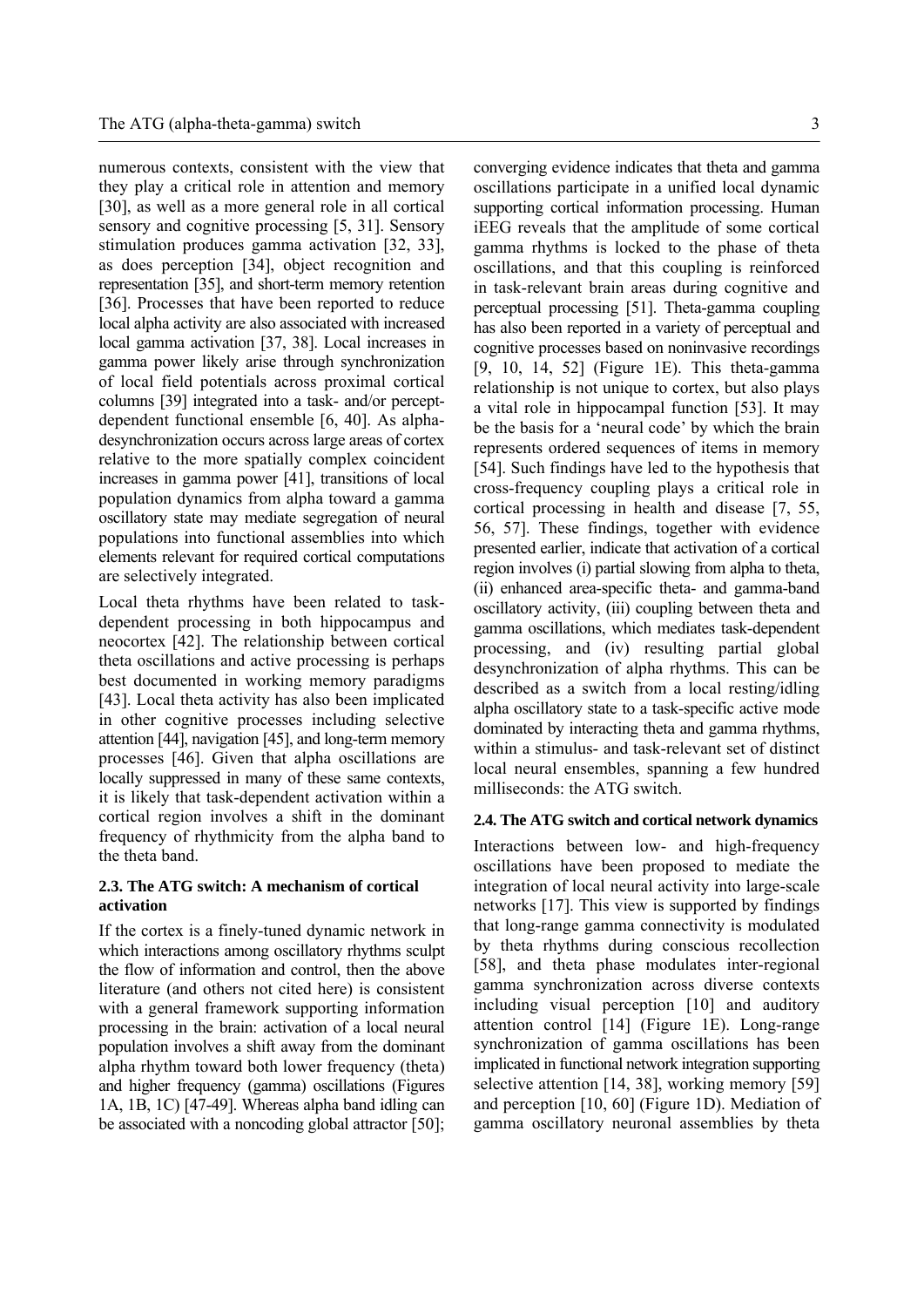

#### A) Task-dependent power changes at different frequencies

B) Time frequency analysis of task-activated regions





D) Gamma connectivity and local power dynamics

**Figure 1. Neurophysiological examples of the ATG switch**: **A)** Prolonged alpha desynchronization in parallel with theta synchronization and periodic, recurrent gamma activation during auditory/visual discrimination processing using EEG recordings. Left: Time-frequency spectrogram visualizing changes in power at different frequencies (Hz) over time; Right: Event-related spectral changes within frequency bands over time (modified with permission from [47]). **B)** Sustained alpha desynchronization in parallel with a prolonged theta-gamma activation/synchronization is prominent in specific sensory (occipital cortex) and non-specific or non-sensory (left anterior cingulate) cortical areas during a sustained attention to response task using EEG recordings. Red and blue dots in leftmost column represent individual subjects' dipole locations of independent components from two separate experiments (modified from [48]). **C)** Event-related power changes (averaged across Fz, Cz, Pz, and Oz EEG channels) in various frequency bands after the onset of a stimulus in a face recognition memory task. Sharp increases in theta and gamma bands are followed by a more sustained decrease in alpha band (modified with permission from [49]). **D)** Significant lateralized gamma-band connectivity between occipital cortex and other distant brain areas (black lines in left panel) is greatest when alpha power is decreased and gamma power is increased in occipital cortex (right panel; modified from [38]). **E)** Gamma power (left panel) and gamma connectivity (right panel) are modulated by theta phase (modified with permission from [6, 10]).

rhythms may integrate network dynamics across longer distances, as the longer period of the theta rhythms makes its synchronization resilient against time delays.

Selective attention represents an area of research for which all elements of the ATG switch have been well established. During covert attention orienting, alpha oscillations are desynchronized, indexed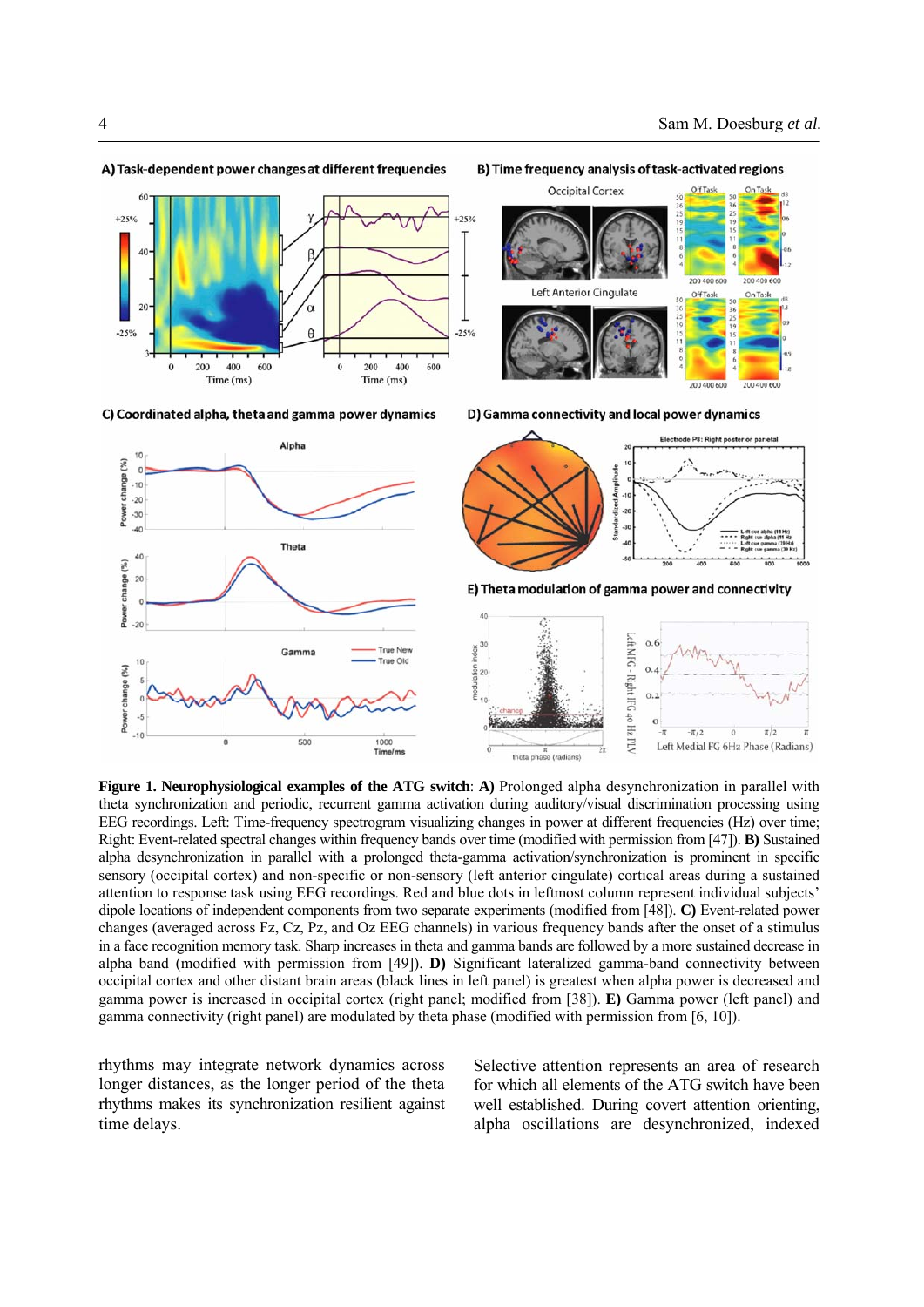by reduced power, in cortical regions relevant to processing stimuli at the attended location [21], and this has been related to enhanced performance [61]. Increased theta activity is also evident in these regions [44]. Selective attention has also been shown to increase local gamma activation using both invasive [37] and noninvasive [62] measures, and these increases in gamma power are coincident with task-dependent alpha desynchronization [38] (Figure 1). Attention control has also been shown to enhance gamma-band synchronization between cortical regions [38, 63, 64]. Recently, we demonstrated increased local gamma amplitude and increased inter-regional phase locking in the gamma band in a network of theta-activated brain regions during attention control [14]. Moreover, gamma-band synchrony among theta-activated regions was found to be modulated by the phase of cortical theta oscillations. We propose that attention orienting constitutes an instance of the ATG switch, wherein subsets of task-related brain areas shift the frequency of their dominant rhythm from the alpha to the theta band, and through theta/gamma interactions, these regions increase local gamma power and enhance inter-regional gamma-band phase coupling. Thus, the ATG switch may be a manifestation of a mechanism of cortical rhythmicity underlying the dynamic selection and integration of distributed neural populations into functional Hebbian cell assemblies underlying attention control, mediated by co-activation and gamma frequency phase synchronization [6].

Task-dependant inter-regional synchronization has also been observed at other frequencies including alpha [13], and cross-frequency interactions of oscillatory connectivity have been observed [8], suggesting that hierarchically nested network oscillations encapsulated in the harmonics of n:m phase locking of theta and gamma rhythms may serve to organize cortical information flow [65].

#### **2.5. Neurophysiological foundation of the ATG switch**

Thalamo-cortical interactions are important and involved in the generation of alpha-, theta- and gamma-band oscillations. Mathematical modeling of the thalamo-cortical system showed that the dynamics of the cortical networks were turbulent and desynchronized when intrinsic thalamic activity was excluded from the model [66, see also 67]. The onset of a thalamic pacemaker input organized the system into a more coherent spatio-temporal

behavior and further provided evidence for the significance of coupling and connectivity of oscillatory activity within thalamo-cortical systems.

Further, disruption of thalamo-cortical connectivity can induce deceleration of cortical alpha oscillations toward the theta frequency range [68]. Either excess inhibition or dysfacilitation in thalamus causes the generation of low-threshold calcium spike bursts by thalamic neurons, in both non-human animals [69] and humans [70]. Thalamic cell hyperpolarization and generation of low-frequency thalamic oscillations occur in the presence of these bursts [71]. This produces a shift of oscillatory frequency from alpha to theta (similar to what is observed during sleep), the result of a resonant interaction between thalamus and cortex [72, 73]. It is important to note that slowing of oscillations within thalamus is mostly observed in the delta (1-4 Hz) range in invasive animal studies [71], and can be observed during thalamic recordings from neurosurgical patients [70], while a "broader" slowing in the delta/theta range, and most dominantly in the theta range (4-8 Hz) can be observed from cortical MEG/EEG recordings in humans, due to thalamo-cortical network interactions [7]. The shift from alpha to theta band range is generally reported as a persistent cortical slowing, observed predominantly in the theta frequency band, measured using MEG or EEG in neurological as well as psychiatric pathologies, due to either excess inhibition (i.e. Parkinson's disease) or dysfacilitation (i.e. chronic pain) on the thalamo-cortical system [7, 67, 74], or as a slight slowing in mild traumatic brain injury [75]. Such slowing across thalamo-cortical networks also induces crossfrequency interactions relating to an enhancement and coupling of cortical theta/gamma rhythmicity, probably via slowing-induced cortical dysinhibition [5]. Animal studies have also confirmed that injection of slow wave activity into thalamus induces activation of locally segregated cortical gammaband oscillations [76].

Such neurophysiological mechanisms linking oscillatory slowing and cross-frequency interactions may further provide an explanation for the time course of such coordinated changes in oscillatory power in the healthy brain. Careful inspection often reveals that theta-gamma changes appear to precede alpha desynchronization (Figure 1C). Since gamma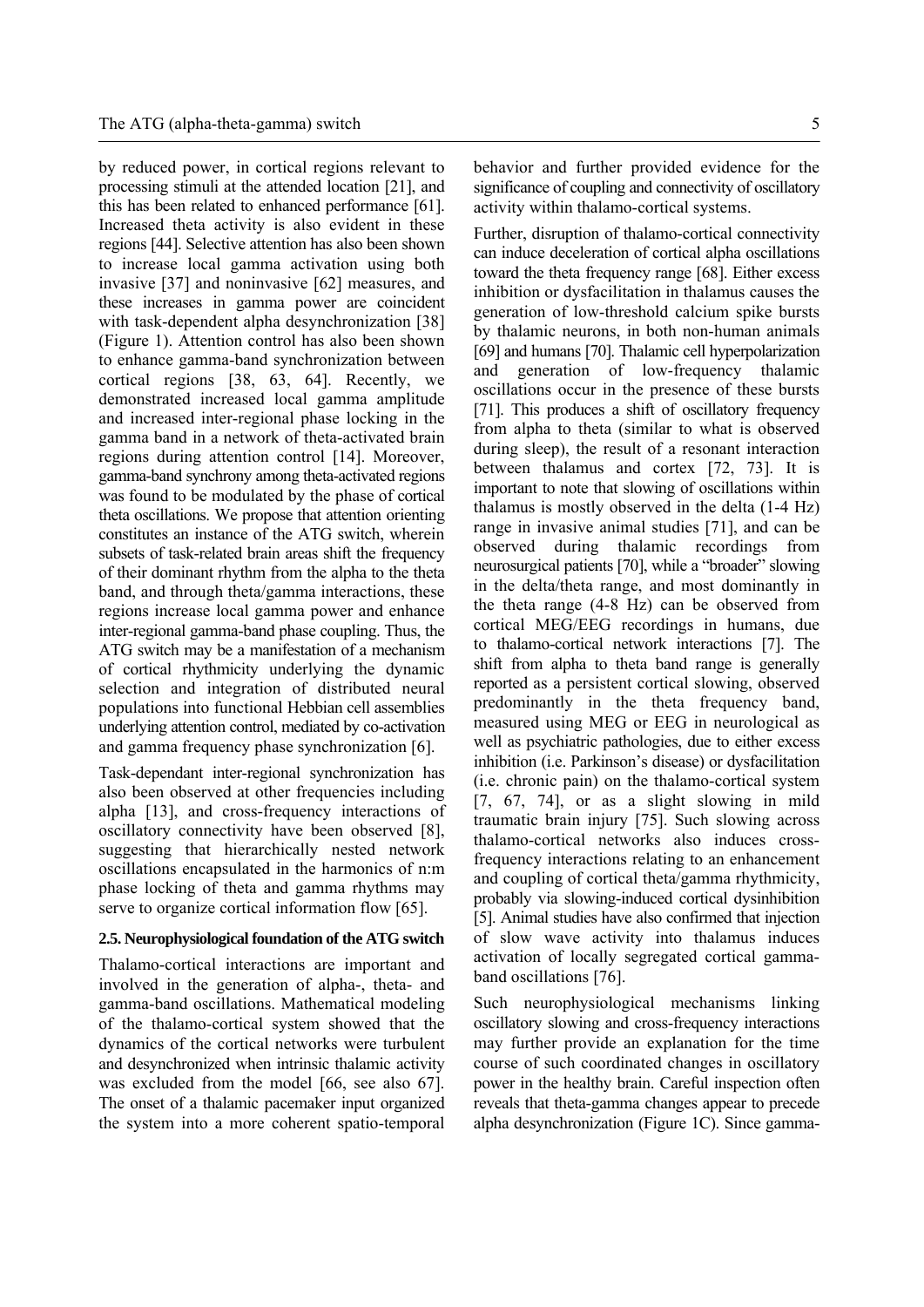oscillatory ensembles typically incorporate fewer neurons than do alpha oscillations [41], it is likely that task-processing integrates a particular subset of task-relevant neurons at gamma and theta rates, subsequently causing partial desynchronization of alpha oscillations across the activated region. This may be further explained in detail by the thalamocortical network model [40, 67, 77], in which an iteration of task-related partial slowing into the specific thalamo-cortical system via cortical layer IV activates local task-relevant neurons at gamma and theta rates with a slightly delayed alpha desynchronization. This is followed by further slowing into task-related non-specific thalamocortical networks via layer I combined with further ongoing alpha desynchronization. Activation of task-related cortical network dynamics, via layer I throughout cortex, at gamma and theta rates in a timely manner [67], then integrates 'sensory' content into global 'cognitive' context [40] or 'core' into 'matrix' [77].

## **2.6. Pathological instantiation: a permanently altered ATG switch**

Typically, the ATG switch operates only transiently for a few hundred milliseconds depending on the required information processing in a specific context. There is reason to believe, however, that under some (pathological) circumstances it can become abnormally "stuck in the on position", resulting in persistently altered oscillatory dynamics within thalamo-cortical networks, regardless of processing needs. Thus, persistent slowing to theta frequency, coincident with enhancement of local theta- and gamma-band rhythmicity, coupling between gamma and theta oscillations, and global alpha desynchronization, may represent a permanently altered ATG switch, and permanently altered connectivity dynamics across a patient's symptomspecific distributed networks. Such a pathological instantiation of the ATG switch may further provide a more detailed understanding for the earlier described thalamo-cortical dysrhythmia [7].

Evidence relating oscillatory aberrations to positive symptoms in several neurological and psychiatric populations supports the notion that the abnormal brain activity involves a transition from an alpha oscillatory state to an activated theta/gamma mode. This phenomenon is known as 'thalamo-cortical dysrhythmia' (TCD) [7], and may reflect a pathological instantiation of the ATG switch. Thalamo-cortical dysrhythmia was discovered when MEG was employed to investigate spontaneous (resting) cortical oscillations in neurological and neuropsychiatric populations. This research demonstrated that in several pathological conditions, including neurogenic pain, Parkinson's disease, and others, resting-state peak-power oscillatory frequency was slowed from an alpha to a theta rate, gamma power was increased, and cross-frequency coupling was observed among theta and gamma rhythms [7]. This is understood to result from either a deafferentation of thalamus (i.e. chronic pain) or an excess of inhibition of thalamic activity (i.e. Parkinson's disease) [7, 78]. The debilitating nature of many of these conditions is not surprising in this light, given how profoundly enmeshed thalamic and thalamo-cortical circuits are in the generation of cognition, perception and consciousness [5, 32, 67, 79, 80].

Recent imaging evidence indicates that the specific nature of positive symptoms varies across conditions according to the cortical regions affected [74]. Rather than functioning in a "normal" transient and task-dependent fashion, the ATG switch in such patients may be permanently, and inappropriately, activated within these pathology-related networks because of persistent inhibition or dysfacilitation of symptom-specific thalamic areas [70]. Since the initial research, other studies have confirmed several aspects of reported oscillatory abnormalities in various conditions. Enhanced theta and gamma power have been described in patients suffering from neurogenic pain [73, 81] and Parkinson's disease [72]. Moreover, the implication of dysrhythmic thalamo-cortical interactions and coherence between thalamic and cortical areas is supported by observations made using surface electrodes and surgically implanted electrodes in patients with Parkinson's disease [72] and neurogenic pain [73]. In this view, focal increases in gamma, which are implicated in perception and cortical activation, induce the (illusory) experience of positive symptoms such as pain [81], or the perception of a sound (tinnitus) [82, 83], depending on the anatomical location of the excessive gamma oscillations [67].

## **2.7. The ATG switch as a fundamental mechanism**

Based on the current literature presented, we have reasons to believe that in normal brain function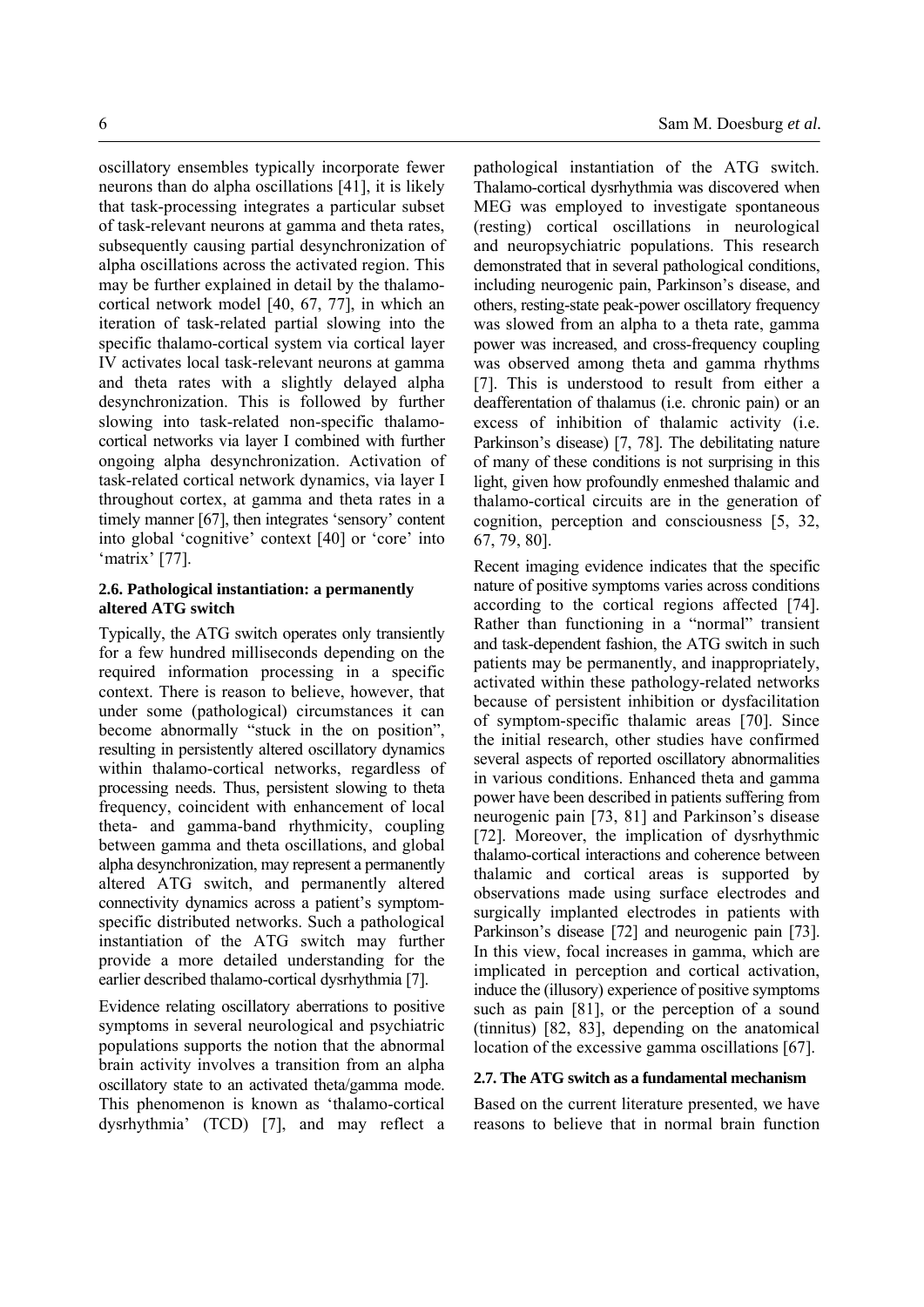the ATG switch represents a fundamental mechanism mediating network activation and integration, underlying the transition of local oscillatory activity from an idling or inhibited state to one promoting selective information processing (Figure 2). This allows the task-dependent integration of welltrained specific local circuits into long-range connectivity across the entire brain, by integrating "content into context" or "core into matrix" [67]. Both specific and non-specific thalamo-cortical conjunctions have been confirmed by direct recordings from animals [84]. Moreover, the interaction between the specific and non-specific thalamic loops supports the idea that, rather than simply being a relay station,

the thalamus represents a hub from which any site in the cortex can communicate with any other site(s) [79, 80, 85]. MEG has also provided further evidence for bi-directional causality within the thalamo-cortical paralimbic network related to autobiographic memory retrieval and self-awareness [86], indicating the involvement of such dynamics among cortico-thalamo-cortical networks. The ATG switch, then, may represent a fundamental mechanism within thalamo-cortical networks underlying sensory, perceptual, and cognitive processing. These dynamics may further emerge from cortico-thalamic feedback inhibition and subsequent cortical GABA-ergic disinhibition relevant for gamma



**Figure 2. The conceptual model for the ATG switch**: Proposed neural mechanisms to functionally activate a local network and mediate the assignment of transient functional connectivity within distributed networks in a task-specific selective way. (1) The classical resting state (alpha; shown in green) spanning a large brain space and concentrated over occipital areas (darker green); (2) following stimulus, or internal/intrinsic input from CT feedback (during an activated taskmode or during 'an internally activated' spontaneous or default-network mode) there is a brief inhibition on task-specific part of thalamus, resulting in a brief slowing of that part of thalamus and the related task-specific TC network to the theta band frequency (shown in red). This will, via cortical layer IV, further induce a dysinhibition and increased local thetadriven cortical gamma-band synchronization (shown in yellow) and coupling (correlated theta/gamma band activity). In parallel, this induces a slightly-delayed and related partial background alpha desynchronization (shown in light green) due to slowing (shift from partial alpha to theta); (3 and 4) further sequential task-specific intrinsic partial inhibition (probably through CT or TT networks) and induced slowing to theta band in task-related non-specific TC networks via layer I, inducing additional or different spatially segregated local theta-driven gamma-band synchronization and coupling, further mediating functional long-range cortical network interactions and connectivity by theta-gamma synchronization, probably involving related CC/CT/TC loops; (5) after termination of those brief spatio-temporal segregated inputs/inhibition on the TC network, theta frequencies restore back to alpha frequency band and baseline-mode (resting state or nonactivated mode). In neuropathological conditions, this ATG switch will be symptom-specifically and permanently activated, resulting in permanent theta/gamma band correlation (in any combination of scenarios 2, 3, or 4) [see 7, 67].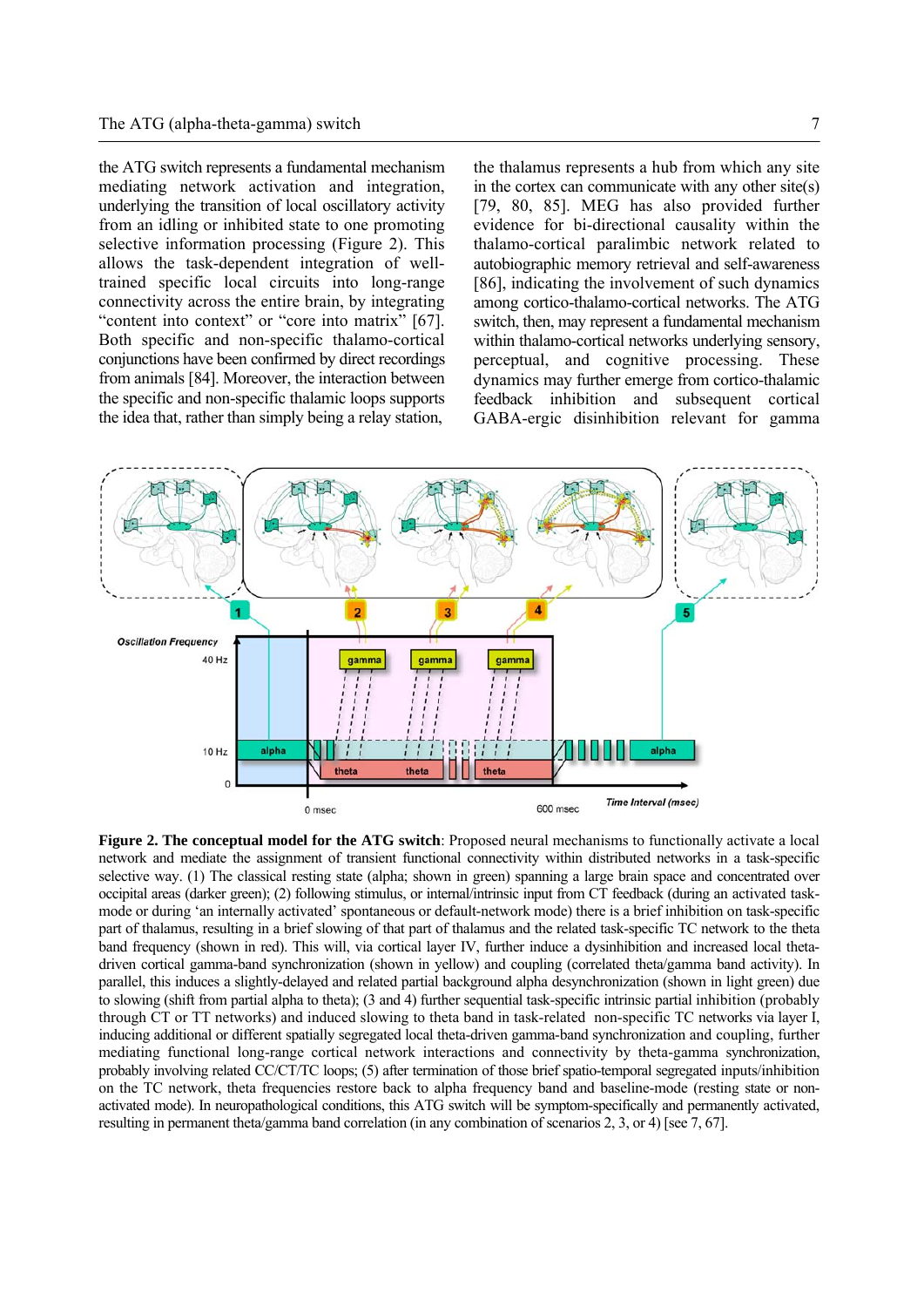oscillations mediating information processing and network integration.

## **2.8. GABA-ergic modulation, brain network organization and the ATG switch**

The conceptual model of the ATG switch, Figure 2, with proposed brief and selective inhibition to alter functional states of networks relating to perception and cognition, adds to our understanding of selective network area activation through inhibition. This role for neuronal inhibition was earlier suggested by Buzsáki and colleagues, who postulated that longrange-projecting inhibitory GABA-ergic neurons might be an ideal substrate to precisely coordinate brain activity between distant cortical brain regions [87]. Recent findings in animals have indeed identified and characterized long-range GABA-ergic neurons that provide bi-directional hippocampalentorhinal inhibitory connectivity and preferentially target GABA-ergic interneurons [88], to modulate neural activity through disinhibition (inhibitory inhibition). In parallel, a series of studies of human brain structure reports on the segregation (elaboration and assembly) of semi-autonomous building blocks, defined by genetics [89]. This incredible structural complexity underlies functional segregation in the cerebral cortex, a mosaic of hundreds of interconnected and microscopically identifiable areas that controls perception, cognition and behavior. Various studies find unifying hierarchical and geometric rules behind the organizational details, such as the geometric structure of the brain fiber pathways [90], or the hierarchical genetic organization of human cortical surface area [91]. Such studies may further relate to and shed light on the detailed organization and significance of neural hubs [92]. Taken together such evidence indicates that a mechanism of neural inhibition that promotes consequent selective coordination of various task-specific brain areas is quite plausible, and we propose that the ATG switch may play a major role in such selective activation dynamics. Indeed, gamma oscillations and their synchronization may be further related to interactions of cortical pyramidal neurons and interneurons [93, 94].

## **2.9. Conceptual model of the ATG switch**

The conceptual model of the ATG switch (Figure 2), and all the related literature that supports it, may

challenge the dominant view in neuroscience regarding sensory stimulation and cortical activation. The ATG switch may rather suggest that sensory stimulation or cognitive processing results in "brief inhibition" in the thalamo-cortical network, causing brief slowing and resulting in local synchronization in the theta- and gamma-bands and coupling of theta/gamma oscillations integrating local and distributed networks. This is consistent with the view that upon stimulation the brain may not undergo an activation *per se*, but rather a local inhibition and related cortical disinhibition and synchronization/ integration of existing ongoing intrinsic activity. This idea represents a more specific form of the proposal by Lashley [95] and later by others [40, 96] that new stimuli interact with ongoing brain activity to integrate external information and generate new activity patterns rather than simply stimulating new activity in a quiescent brain.

# **2.10. Thinking beyond synchrony**

We propose that the ATG switch reflects a basic biological mechanism that generally implicates a switch from "resting state or stand-by mode" to the activation of local and task-related distributed functional networks relating to sensory perception and cognition, and thus represents a fundamental attribute of oscillatory dynamics that arises from network properties in thalamo-cortical and corticocortical circuits. Further, its malfunction is proposed to be responsible for a range of neurological pathologies. This framework opens new possibilities for challenging strategies of signal processing analysis in dynamic imaging modalities (>1 Hz) beyond brain network connectivity and causality, focusing on activation and inter-regional coordination patterns across 5 dimensions, within 3-dimensional space and across frequency and time. Finally, it further suggests targets for better diagnostic biomarkers and new treatments of neurological disorders.

## **3. Outstanding questions**

Based on the literature presented here (and other not cited), we propose the ATG switch as an initial step towards a basic biological mechanism that has to be further explored and expanded in detail. There are some outstanding questions yet to be resolved by future research, including multimodal structural and functional brain imaging and clinical assessments. Such questions include: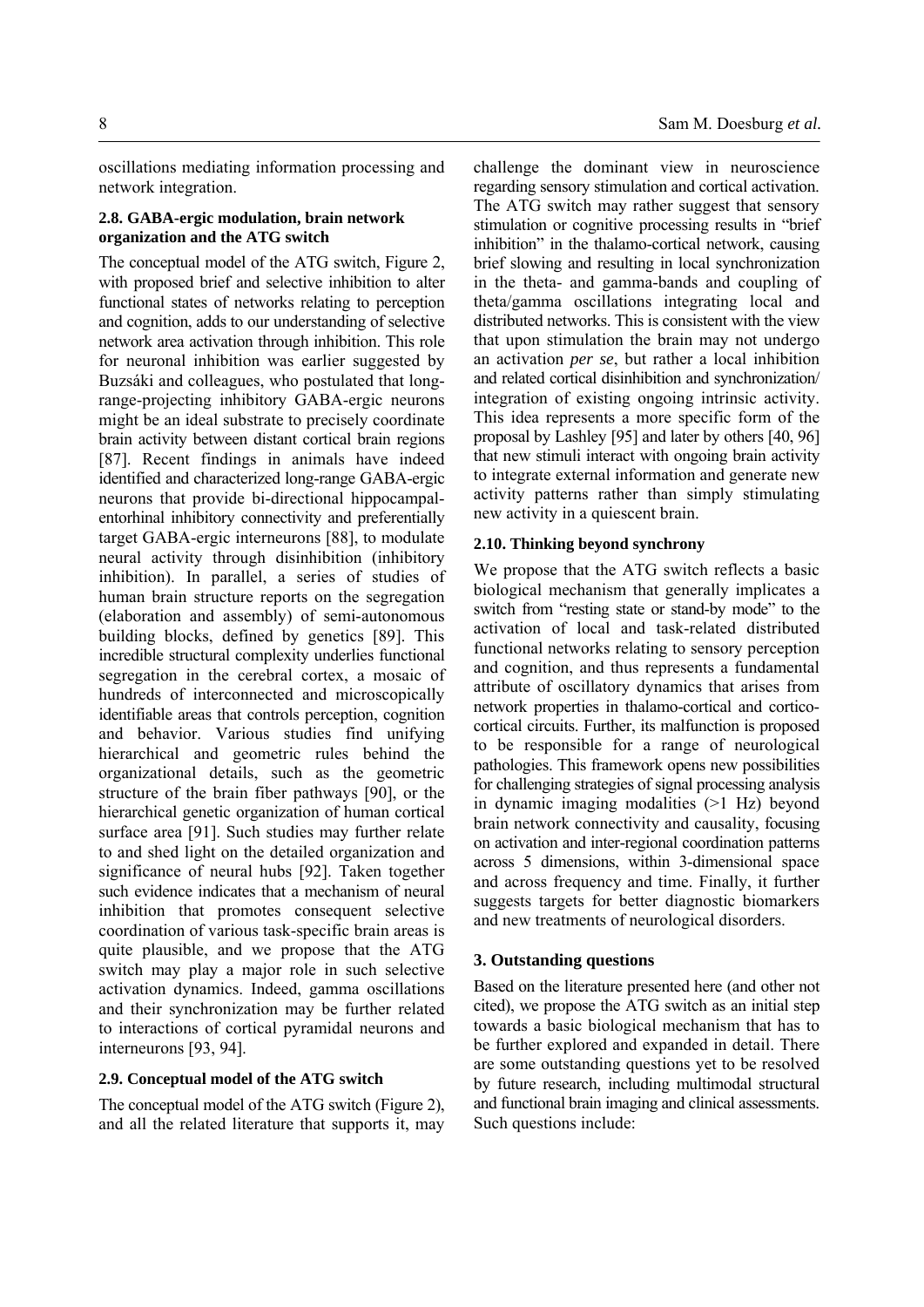- Does the ATG switch apply to neural activation in all brain systems and all tasks? What is special or different about activity that does not conform with the ATG switch?
- How does the beta rhythm relate to the ATG switch, as beta oscillations are frequently reported to be desynchronized as well as alpha oscillations? How do higher frequency oscillations, such as ripples, and lower frequency traveling or standing waves in the brain, relate to the refinement of the ATG switch?
- How does the ATG switch exactly relate to the BOLD signal measured by functional MRI, or to the evoked responses measured by EEG and MEG?
- What is the relation between parameters of the ATG switch and individual differences in sensory, perceptual and cognitive ability? How can the ATG switch be reliably quantified?
- How does the ATG switch develop throughout infancy and childhood? How are these changes related to sensory, perceptual and cognitive development?
- How does the ATG switch relate to the predisposition of certain brain systems to oscillate at particular frequencies, such as the prevalence of alpha rhythms in occipital and Rolandic cortex, or the prevalence of hippocampal theta?
- How does the ATG switch relate to the specificity of the various positive symptoms observed in neurology? Do some neurological symptoms not relate to the ATG switch?
- Does the development of the ATG switch relate to the critical stages of child development and the early occurrence of neurological symptoms throughout child infancy and childhood?

## **ACKNOWLEDGEMENTS**

This work was facilitated by funding from the BC Leading Edge Endowment Fund (BC LEEF) to UR, the Canadian Foundation for Innovation (CFI, CFI-IOF) relating to the Behavioral and Cognitive Neuroscience Institute (BCNI) to UR; from the Canadian Institutes of Health Research (CIHR: MOP-136935) and the Natural Sciences and Engineering Research Council (NSERC) of Canada (RGPIN-435659) to SMD; and from NSERC

(A9958) to LMW. We thank Drs. Mazaheri, Picton, Burgess and Canolty for their generous permission to use substantially modified parts of figures from their papers [6, 47, 49].

## **CONFLICT OF INTEREST STATEMENT**

The authors declare that the research was conducted in the absence of any commercial or financial relationships that could be construed as a potential conflict of interest.

## **REFERENCES**

- 1. Uhlhaas, P. J., Pipa, G., Lima, B., Melloni, L., Neuenschwander, S., Nikolić, D. and Singer, W. 2009, Front. Int. Neurosci., 3(17), 1-19.
- 2. Varela, F., Lachaux, J. P., Rodriguez, E. and Martinerie, J. 2001, Nat. Rev. Neurosci., 2(4), 229-239.
- 3. Wang, X. J. 2010, Physiol. Rev., 90, 1195- 1268.
- 4. Ward, L. M. 2003, Trends Cog. Sci., 7, 553- 559.
- 5. Ribary, U. 2005, Prog. Brain Res., 150, 127- 142.
- 6. Canolty, R. T., Ganguly, K., Kennerly, S. W., Cadieu, C. F., Koepsell, K., Wallis, J. D. and Carmena, J. M. 2010, Proc. Natl. Acad. Sci. USA, 107, 17356.
- 7. Llinás, R., Ribary, U., Jeanmonod, D., Kronberg, E. and Mitra, P. P. 1999, Proc. Natl. Acad. Sci. USA, 96, 15222-15227.
- 8. Palva, J. M., Palva, S. and Kaila, K. 2005, J. Neurosci., 25, 3962-3972.
- 9. Sauseng, P., Klimesch, W., Gruber, W. R. and Birbaumer, N. 2008, Neuroimage, 40, 308-317.
- 10. Doesburg, S. M., Green, J. J., McDonald, J. J. and Ward, L. M. 2009, PLoS One, 4(7), e6142.
- 11. Doesburg, S. M., Green, J. J., McDonald, J. J. and Ward, L. M. 2009, Brain Research, 1303, 97-110.
- 12. Holz, E. M., Glennon, M., Prendergast, K. and Sauseng, P. 2010, Neuroimage, 67, 331-343.
- 13. Palva, J. M., Monto, S., Kulashekhar, S. and Palva, S. 2010, Proc. Natl. Acad. Sci. USA, 107, 7580-7585.
- 14. Doesburg, S. M., Green, J. J., McDonald, J. J. and Ward, L. M. 2012, Brain Res., 1431, 77-85.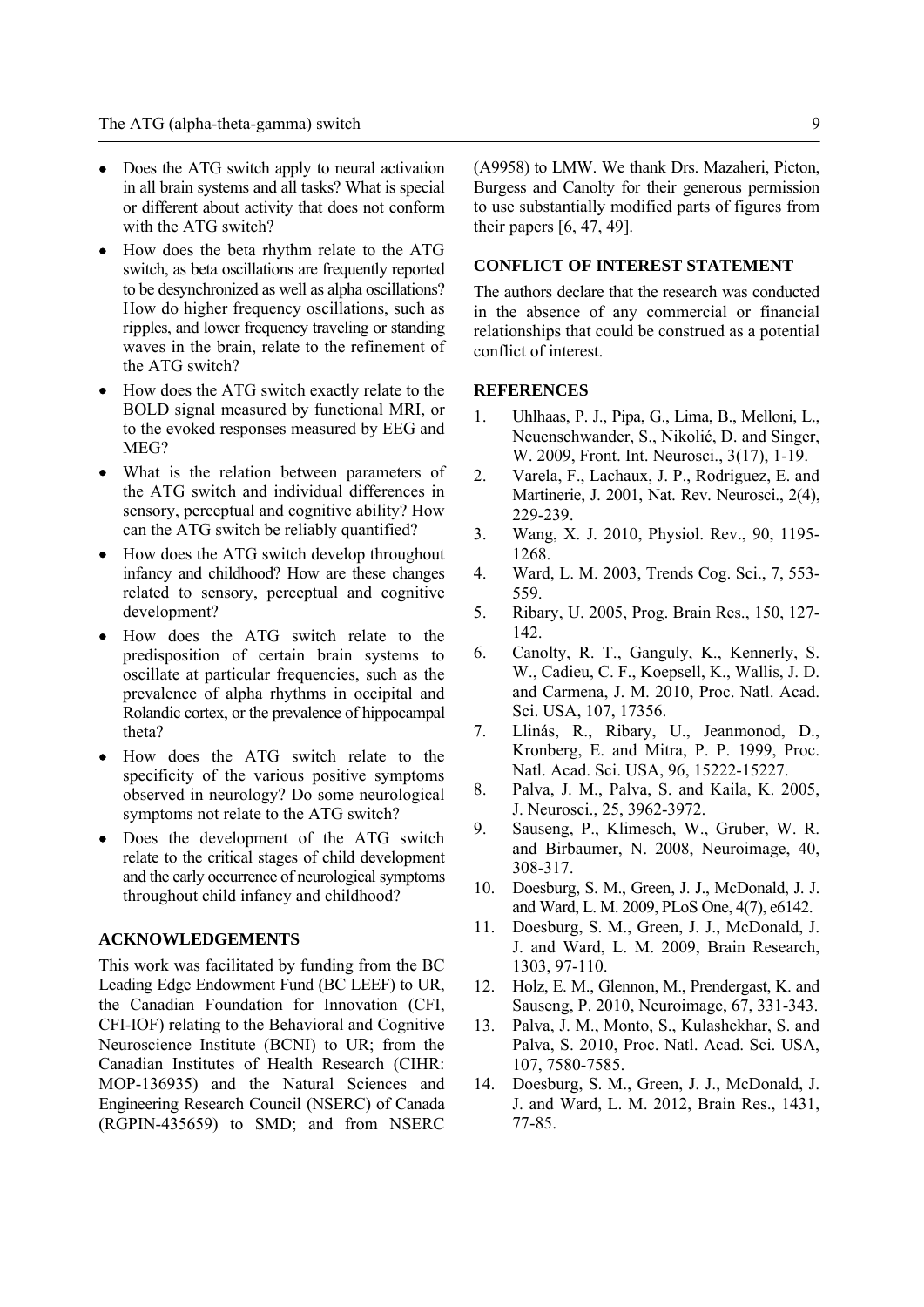- 15. Palva, J. M. and Palva, S. 2012, TICS, 16, 219-230.
- 16. FitzGerald, T. H. B., Valentin, A., Selway, R. and Richardson, M. P. 2013, Front. Hum. Neurosci., 7, 1-13.
- 17. Von Stein, A. and Sarnthein, J. 2000, Int. J. Psychophsiol., 38, 301-313.
- 18. Klimesch, W., Sauseng, P. and Hanslmayr, S. 2007, Brian Res. Rev., 53, 63-88.
- 19. Pfurtscheller, G., Stancak, A. and Neuper, C. 1996, Int. J. Psychophysiol., 24, 39-46.
- 20. Banerjee, S., Snyder, A. C., Molholm, S. and Foxe, J. J. 2011, J. Neurosci., 31, 9923-32.
- 21. Rihs, T. A., Michel, C. M. and Thut, G. 2007, Eur. J. Neurosci., 25, 603-610.
- 22. Snyder, A. C. and Foxe, J. J. 2010, J. Neurosci., 30, 4024-4032.
- 23. Pfurtscheller, G. and Neuper, C. 1994, Neurosci. Lett., 174, 93-96.
- 24. Hanslmayer, S., Gross, J., Klimesch, W. and Shapiro, K. L. 2011, Brain Res. Rev., 67, 331-343.
- 25. Haegens, S., Nácher, V., Luna, R., Romo, R. and Jensen, O. 2011, Proc. Natl. Acad. Sci. USA, 108, 19377-19382.
- 26. Supp, G. G., Siegel, M., Hipp, J. F. and Engel, A. K. 2011, Current Biology, 21, 1988-1993.
- 27. Doesburg, S. M., Ribary, U., Herdman, A. T., Miller, S. P., Poskitt, K. J., Moiseev, A., Whitfield, M. F., Synnes, A. and Grunau, R. E. 2011, Neuroimage, 54, 2330-2339.
- 28. Jensen, O. and Mazaheri, A. 2010, Front Hum. Neurosci., 4, 1-8.
- 29. Doesburg, S. M., Bedo, N. and Ward, L. M. 2015, NeuroImage, in press.
- 30. Jensen, O., Kaiser, J. and Lachaux, J. P. 2007, Trends Neurosci., 30, 317-24.
- 31. Fries, P. 2009, Annu. Rev. Neurosci., 32, 209-224.
- 32. Ribary, U., Ioannides, A. A., Singh, K. D., Hasson, R., Bolton, J. P. R., Lado, F., Mogilner, A. and Llinas, R. 1991, Proc. Natl. Acad. Sci. USA, 88, 11037-11041.
- 33. Pantev, C., Makeig, S., Hoke, M., Galambos, R., Hampson, S. and Gallen, C. 1991, Proc. Natl. Acad. Sci. USA, 88, 8996-9000.
- 34. Fell, J., Klaver, P., Elger, C. E. and Fernández, G. 2002, Conscious Cogn., 11, 114-122.
- 35. Supp, G. G., Schlögl, A., Trujillo-Barreto, N. and Müller, M. M. 2007, PLoS One, 2, e684.
- 36. Tallon-Baudry, C., Bertrand, O., Peronnet, F. and Pernier J. 1998, J. Neurosci., 18, 4244-4254.
- 37. Fries, P., Reynolds, J. H., Rorie, A. E. and Desimone, R. 2001, Science, 291, 1506-1507.
- 38. Doesburg, S. M., Roggeveen, A. B., Kitajo, K. and Ward, L. M. 2008, Cereb. Cortex, 18, 386-396.
- 39. Gray, C. M., König, P., Engel, A. K. and Singer, W. 1989, Nature, 338, 334-337.
- 40. Llinás, R. and Ribary, U. 1993, Proc. Natl. Acad. Sci. USA, 90, 2078-2081.
- 41. Jerbi, K., Ossandón, T., Hamamé, C. M., Senova, S., Dalal, S. S., Jung, J., Minotti, L., Bertrand, O., Berthoz, A., Kahane, P. and Lachaux, J. P. 2009, Hum. Brain Mapp., 30, 1758-1771.
- 42. Kahana, M. J., Seelig, D. and Madsen, J. R. 2001, Curr. Opin. Neurobiol., 11, 739-744.
- 43. Sauseng, P., Griesmayr, B., Freunberger, R. and Klimesch, W. 2010, Neurosci. Biobehav. Rev., 34, 739-744.
- 44. Green, J. J., Doesburg, S. M., Ward, L. M. and McDonald, J. J. 2011, J. Neurosci., 31, 3560-3564.
- 45. Caplan, J. B., Madsen, J. R., Schulze-Bonhage, A., Aschenbrenner-Scheibe, R., Newman, E. L. and Kahana, M. J. 2003, J. Neurosci., 23, 4726-4736.
- 46. Osipova, D., Takashima, A., Oostenveld, R., Fernandez, G., Maris, E. and Jensen, O. 2006, J. Neurosci., 26, 7523-7531.
- 47. Mazaheri, A. and Picton, T. W. 2005, Cogn. Brain Res., 24, 81-96.
- 48. Kirschner, A., Kam, J. W. Y., Handy, T. C. and Ward, L. M. 2012, Front. Hum. Neurosci., 6, 139.
- 49. Burgess, A. P. 2012, PLoS One, 7(9), e45630. doi:10.1371/journal.pone.0045630.
- 50. Lundqvist, M., Herman, P. and Lansner, A. 2011, J. Cogn. Neurosci., 23, 3008-3020.
- 51. Canolty, R. T., Edwards, E., Dalal, S. S., Soltani, M., Nagarajan, S. S., Kirsch, H. E., Berger, M. S., Barbaro, N. M. and Knight, R. T. 2006, Science, 313, 1626-1628.
- 52. Griesmayr, B., Gruber, W. R., Klimesch, W. and Sauseng, P. 2010, Neurobiol. Leran Mem., 93, 208-215.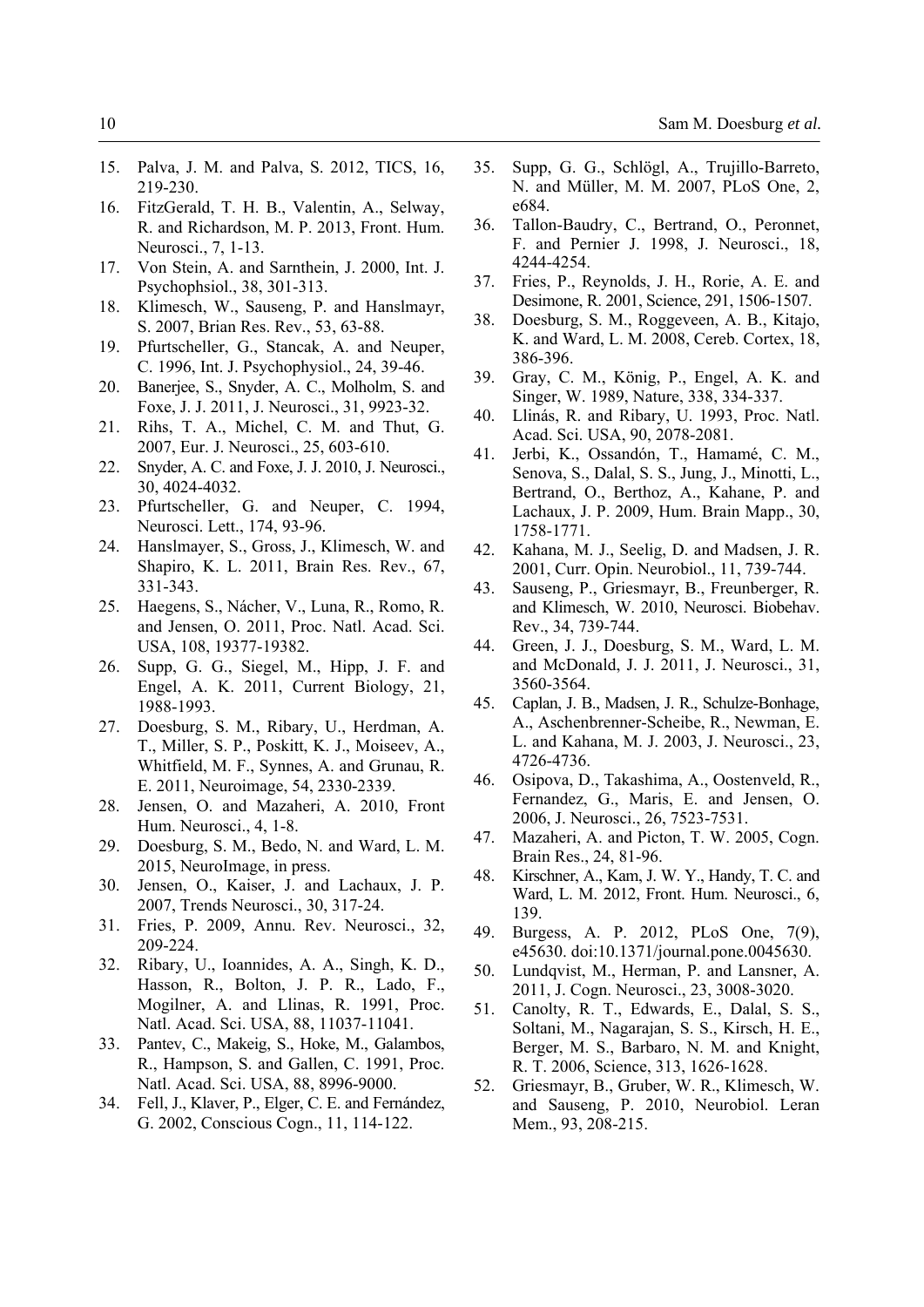- 53. Belluscio, M. A., Mizuseki, K., Schmidt, R., Kempter, R. and Buzsaki, G. 2012, J. Neurosci., 32, 423-435.
- 54. Lisman, J. and Buzsáki, G. 2008, Schizophr Bull., 34, 974-980.
- 55. Jensen, O. and Colgin, L. L. 2007, Trends Cogn. Sci., 11, 267-269.
- 56. Canolty, R. T. and Knight, R. T. 2010, Trends Cog. Sci., 14, 506-515.
- 57. Lisman, J. E. and Jensen, O. 2013, Neuron, 77, 1002-1016.
- 58. Burgess, A. P. and Ali, L. 2002, Int. J. Psychophysiol., 46, 91-100.
- 59. Sarnthein, J., Petsche, H., Rappelsberger, P., Shaw, G. and von Stein, A. 1998, Proc. Natl. Acad. Sci. USA, 95, 7092-7096.
- 60. Melloni, L., Molina, C., Pena, M., Torres, D., Singer, W. and Rodriguez, E. 2007, J. Neurosci., 27, 2858-65.
- 61. Thut, G., Nietzel, A., Brandt, S. A. and Pascual-Leone, A. 2006, J. Neurosci., 26, 9494-9502.
- 62. Tiitinen, H., Sinkkonen, J., Reinikainen, K., Alho, K., Lavikainen, J. and Näätänen, R. 1993, Nature, 364, 59-60.
- 63. Buschman, T. J. and Miller, E. K. 2009, Front. Hum. Neurosci., 4, 194(1-9).
- 64. Siegel, M., Donner, T. H., Oostenveld, R., Fries, P. and Engel, K. 2008, Neuron, 60, 709-719.
- 65. Steinke, G. K. and Galan, R. F. 2011, PLoS Comput. Biol., 1, e1002207.
- 66. Llinas, R., Ribary, U., Joliot, M. and Wang, X. J. 1994, In: Temporal Coding in the Brain, G. Buzsaki, R. Llinas, W. Singer, A. Berthoz and Y. Christen (Eds.), Springer-Verlag Heidelberg, 251-272.
- 67. Ribary, U., Doesburg, S. M. and Ward, L. M. 2014, In: Magnetoencephalography- From Signals to Dynamic Cortical Networks, S. Supek and C. J. Aine (Eds.), Springer Verlag Heidelberg, pp. 429-450.
- 68. Hughes, S. W. and Crunelli, V. 2005, Neuroscientist, 11, 357-372.
- 69. Llinás, R., Ribary, U., Jeanmonod, D., Cancro, R., Kronberg, E., Schulman, J. J., Zonenshayn, M., Magnin, M., Morel, A. and Siegemund, M. 2001, Thalamus and Related Systems, 1, 237-244.
- 70. Jeanmonod, D., Magnin, M. and Morel, A. 1996, Brain, 119, 363-375.
- 71. Jahnsen, H. and Llinás, R. 1984, J. Physiol. 349, 205-226.
- 72. Sarnthein, J. and Jeanmonod, D. 2007, J. Neurosci., 27, 124-131.
- 73. Sarnthein, J. and Jeanmonod, D. 2008, NeuroImage, 39, 1910-1917.
- 74. Schulman, J. J., Cancro, R., Lowe, S., Lu, F., Walton, K. D. and Llinás, R. R. 2011, Front. Hum. Neurosci., 5(69), 1-11.
- 75. Huang, M. X., Nichols, S., Robb, A., Angeles, A., Drake, A., Holland, M., Asmussen, S., D'Andrea, J., Chun, W., Levy, M., Cui, L., Song, T., Baker, D. G., Hammer, P., McLay, R., Theilmann, R. J., Coimbra, R., Diwakar, M., Boyd, C., Neff, J., Liu, T. T., Webb-Murphy, J., Farinpour, R., Cheung, C., Harrington, D. L., Heister, D. and Lee, R. R. 2012, Neuroimage, 61, 1067.
- 76. Llinás, R., Leznik, E. and Urbano, F. J. 2002, Proc. Natl. Acad. Sci. USA, 99, 449-454.
- 77. Jones, E. G. 2001, Trends Neurosci., 24, 595-601.
- 78. Proske, J. H., Jeanmonod, D. and Verschure, P. F. M. J. 2011, Eur. J. Neurosci., 33(7), 1281-1290. doi: 10.1111/j.1460-9568.2010. 07588.x.
- 79. Llinás, R., Ribary, U., Contreras, D. and Pedroarena, C. 1998, Philos. Trans. R. Soc. Lond., 353,1841-1849.
- 80. Ward, L. M. 2013, WIREs Cogn. Sci., 4, 609-622.
- 81. Moazami-Goudarzi, M., Sarnthein, J., Michels, L., Moukhtieva, R. and Jeanmonod, D. 2008, NeuroImage, 41, 985-997.
- 82. De Ridder, D., van der Loo, E., Vanneste, S., Gais, S., Plazier, M. and Menovsky, T. 2011, J. Neurosurg., 114, 912-921.
- 83. De Ridder, D., Vanneste, S., Langguth, B. and Llinas, R. 2015, Front. Neurol., 6, 124. doi: 10.3389/fneur.2015.00124.
- 84. Steriade, M. and Amzica, F. 1996, Proc. Natl. Acad. Sci. USA, 93, 2533-2538.
- 85. Ward, L. M. 2011, Consciousness and Cognition, 20, 464-486.
- 86. Lou, H. C., Joensson, M., Biermann-Ruben, K., Schnitzler, A., Ostergaard, L., Kjaer, T. W. and Gross, J. 2011, PLoS One, 6, e22286.
- 87. Buzsáki, G. and Chrobak, J. J. 1995, Curr. Opin. Neurobiol., 5, 504.